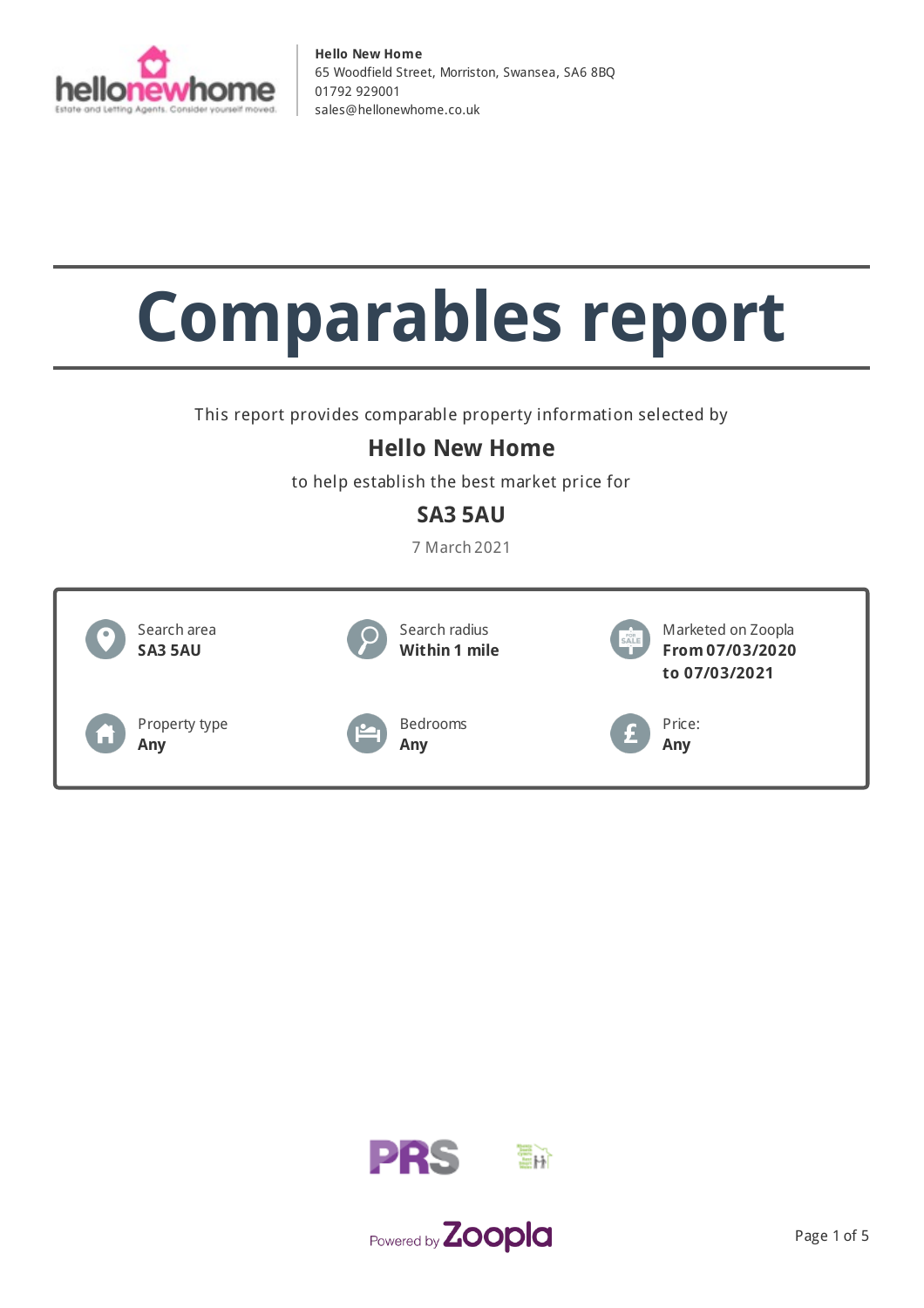

### **Comparable properties**



## **Comparable sale properties**



#### **£560,000**  $\overline{\mathsf{A}}$

**Distance:** 0.54 miles 2, The Coach House, Castle View, Blackpill, Swansea SA3 5BZ

#### **Sale date:** Oct 2020

**Sale date: Price:** Oct 2020 £560,000



#### **£350,000**  $B)$

**Distance:** 0.57 miles 60 Cherry Grove, Derwen Fawr, Sketty, Swansea SA2 8AU

| Sale date: Oct 2020 |          |          |  |  |  |  |
|---------------------|----------|----------|--|--|--|--|
| Sale date:          | Ort 2020 | Aug 1999 |  |  |  |  |
| Price:              | £350,000 | £120,000 |  |  |  |  |

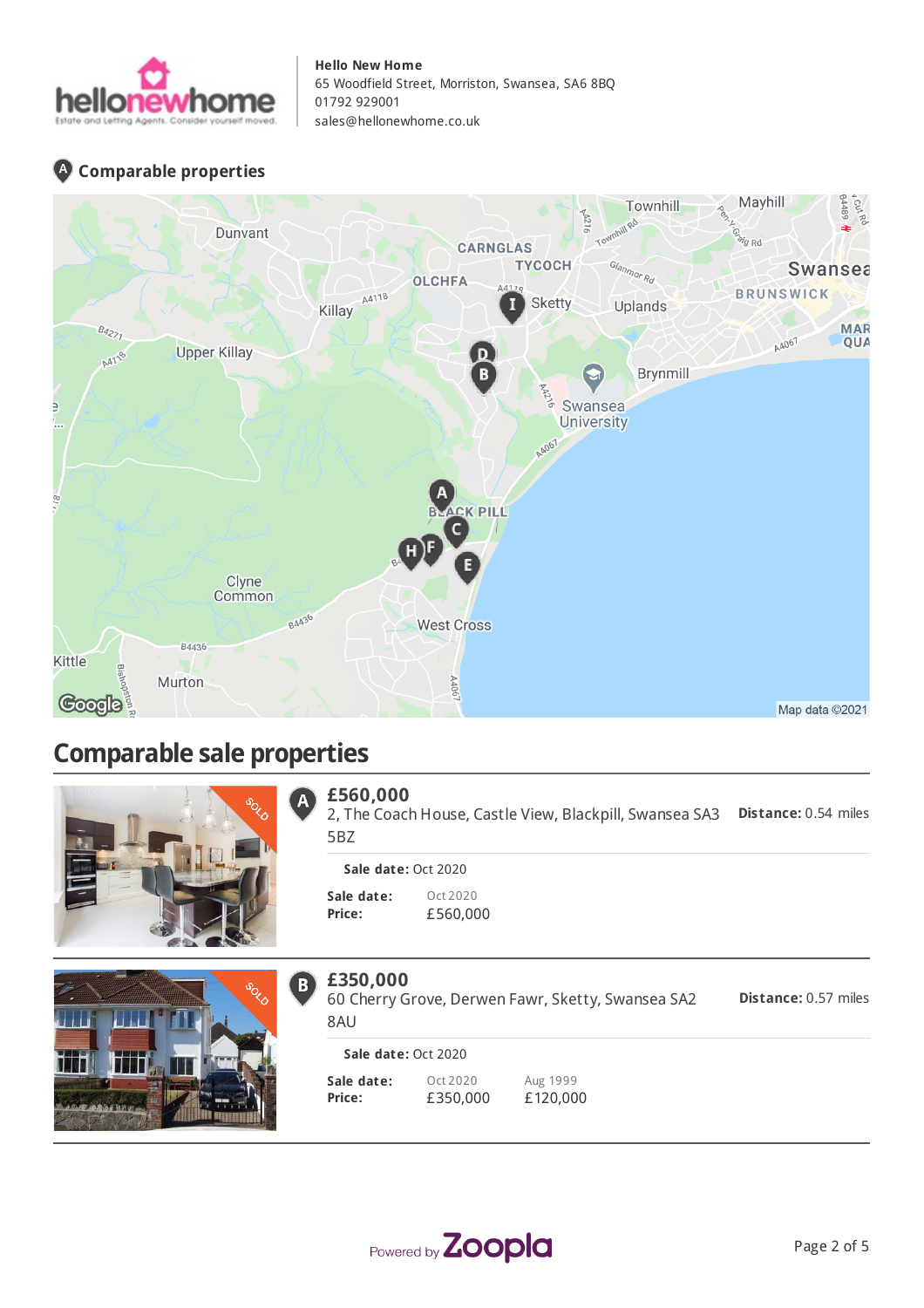

## **Comparable sale properties**









|  |  | <b>POS</b> |
|--|--|------------|
|  |  |            |
|  |  |            |
|  |  |            |

|  | <b>SSP</b> | O |
|--|------------|---|
|  |            |   |
|  |            |   |
|  |            |   |

| £360,000     |
|--------------|
| 3 Huntington |

**Sale date: Price:**

8AS

**£355,000**

3 Huntington Close, West Cross, Swansea SA3 5AL

22 Cherry Grove, Derwen Fawr, Sketty, Swansea SA2

May 2010 £250,000

**3 Semi-detached house / Freehold Sale date:** Aug 2020

**Distance:** 0.79 miles

**Distance:** 0.69 miles

**Sale date: Price:** Oct 2020 £360,000 **Detached house / Freehold Sale date:** Oct 2020

Aug 2020 £355,000



|  |  | £382,500 |  |
|--|--|----------|--|
|  |  |          |  |

30 Whitegates, Mayals, Swansea SA3 5HW

**Distance:** 0.82 miles

**Distance:** 0.82 miles

**Sale date: Price:** Oct 2020 £382,500 **4 Detached house / Freehold Sale date:** Oct 2020



| £445,000 |  |
|----------|--|
|          |  |

 $\left| \mathbf{G} \right|$ 

31 Whitegates, Mayals, Swansea SA3 5HW **4 Detached house Sale date:** Oct 2020

| Sale date: | Oct 2020 | lan 2017 |
|------------|----------|----------|
| Price:     | £445,000 | £350,000 |

Powered by Zoopla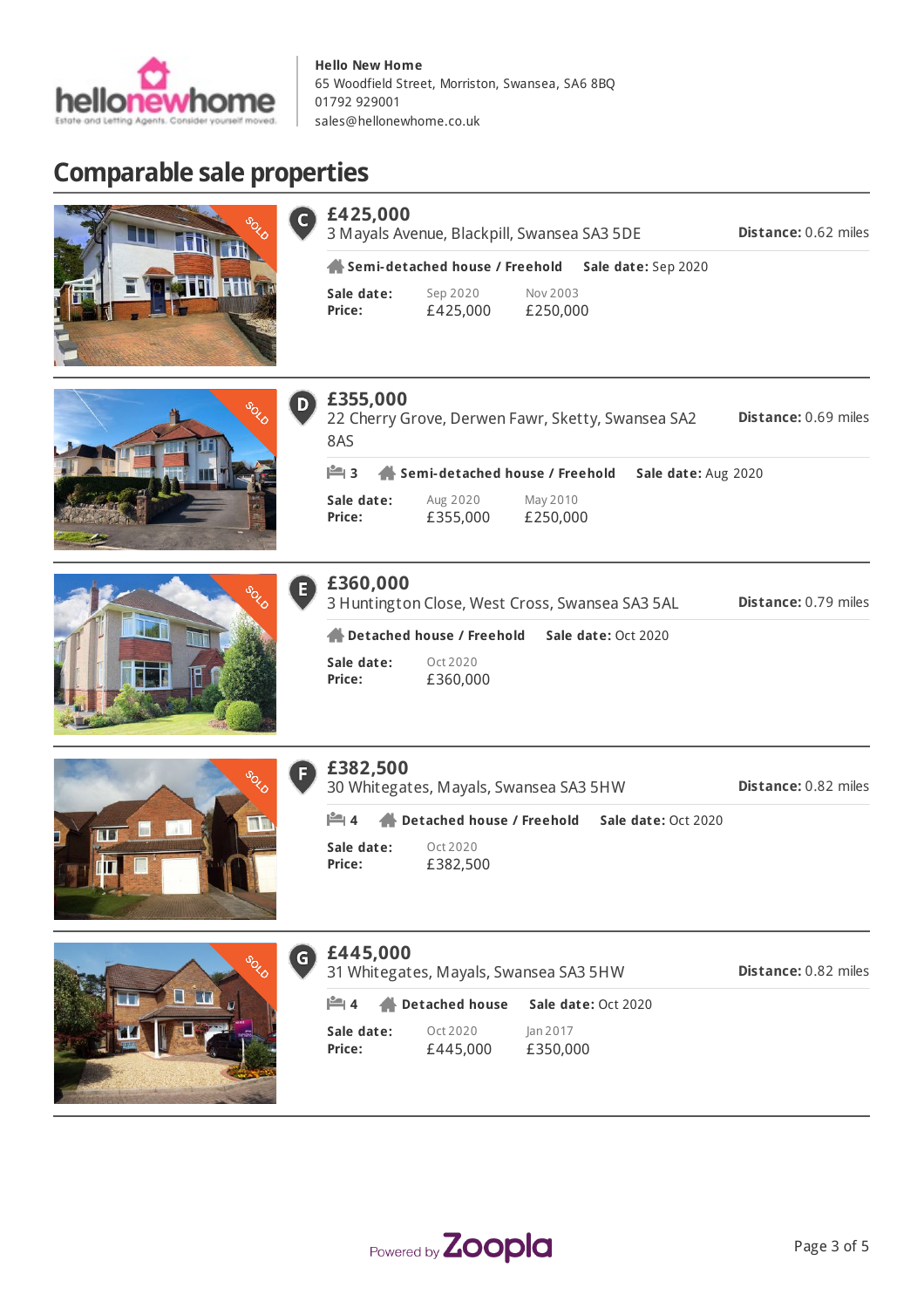

## **Comparable sale properties**



| H | £385,550<br>37 Green Close, Mayals, Swansea SA3 5DN | <b>Distance: 0.93 miles</b> |                      |                     |  |
|---|-----------------------------------------------------|-----------------------------|----------------------|---------------------|--|
|   | Semi-detached house / Freehold                      |                             |                      |                     |  |
|   | Sale date:<br>Price:                                | Oct 2020<br>£385,550        | Aug 2003<br>£198,000 | Jun 1998<br>£94,000 |  |



| £366,250<br>26 Sketty Park Drive, Derwen Fawr, Sketty, Swansea<br>SA <sub>2</sub> 8LN | <b>Distance: 0.99 miles</b> |                      |                      |                      |  |  |  |
|---------------------------------------------------------------------------------------|-----------------------------|----------------------|----------------------|----------------------|--|--|--|
| Semi-detached house / Leasehold<br>Sale date: Jul 2020                                |                             |                      |                      |                      |  |  |  |
| Sale date:<br>Price:                                                                  | Jul 2020<br>£366,250        | Jan 2016<br>£345,000 | Jun 2001<br>£157,500 | May 2000<br>£146,000 |  |  |  |

# **Average home values nationwide**